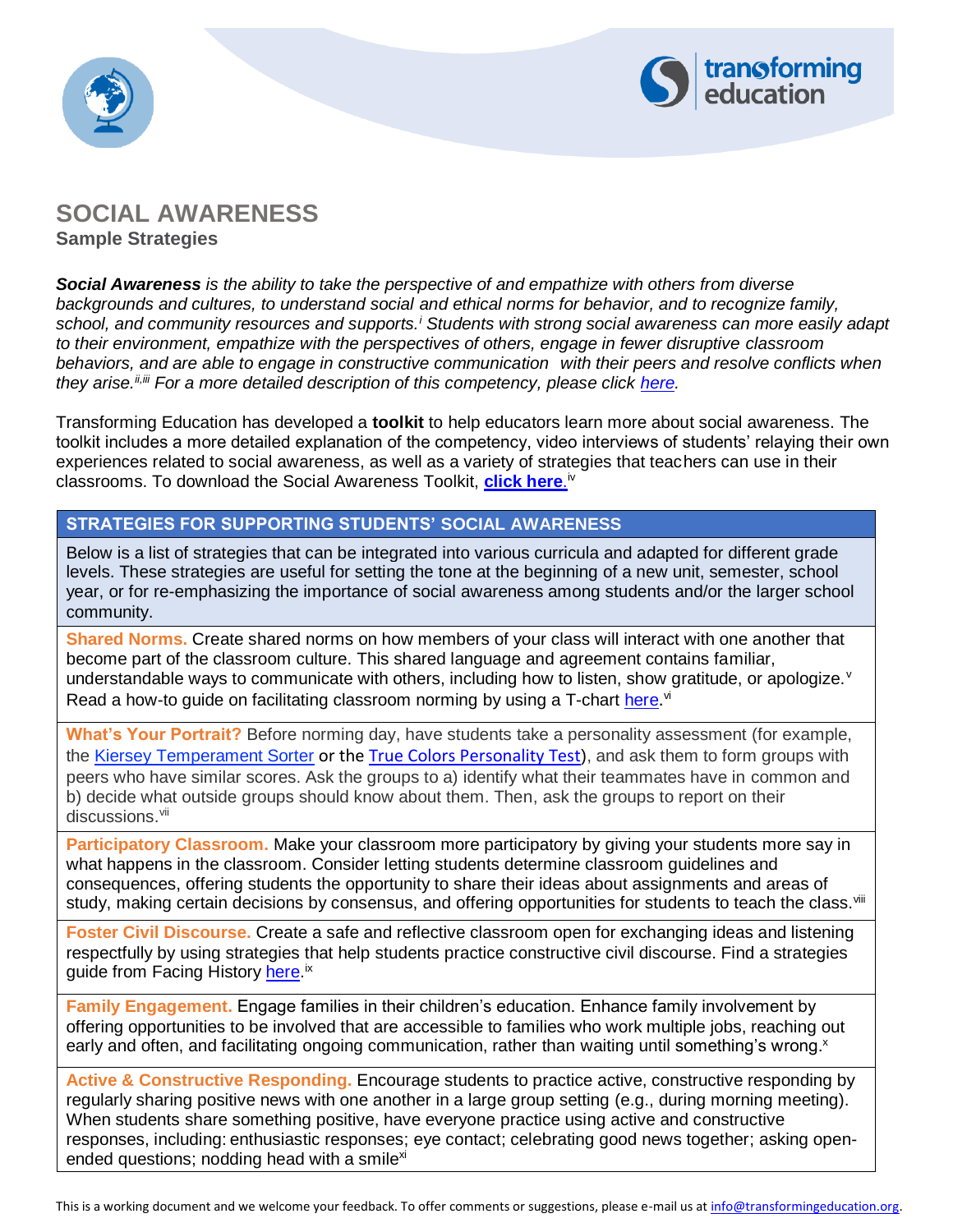



**Post-group Reflection.** Have student collaborate on projects. Read more about fostering an ideal cooperative learning environment [here.](https://www.edutopia.org/blog/8-pathways-strategies-foster-sociability-marilyn-price-mitchell)<sup>xii</sup> Provide an opportunity for reflection after group projects through journal writing by using the following prompts: xiii

- How do you feel about the group's effort toward finishing the assignment?
- List some actions you took to help the group finish the assignment.
- How did participants treat one another throughout the project?
- How did it feel to work in this particular group? What made it feel that way?

**The Jigsaw Classroom.** Encourage students to work together to build knowledge on a topic with The Jigsaw Classroom. Find the steps for implementation [here.](https://www.jigsaw.org/)<sup>xiv</sup>

**Mood Meter.** Help students build self-awareness and emotional literacy by using the Mood Meter to help them understand and label their feels and those of others. Watch Yale's Center for Emotional Intelligence introductory [video](https://vimeo.com/52622350) to learn more.<sup>xv</sup> See a sample mood meter and find more ideas about how to use it <u>here</u>.<sup>xvi</sup>

## **GRADE-SPECIFIC STANDALONE LESSONS & ACTIVITIES**

Below is a list of standalone lessons about social awareness, categorized by grade level. However, keep in mind that all the lessons are adaptable for students in different grade levels than those indicated.

#### **Elementary School**

- **Explore the topic of empathy** as a single classroom or in mixed-age buddy pairs with an [interactive](http://pbskids.org/arthur/games/comic_sofunny/index.html)  [comic](http://pbskids.org/arthur/games/comic_sofunny/index.html) based on the PBS children's series ARTHUR. Access the Educator's Guide for this complete lesson plan and others [here.](https://www.pbslearningmedia.org/resource/aim17-sel-educatorsguide/arthur-educators-guide-the-aim-buddy-project-an-arthur-social-and-emotional-curriculum/?#.Wn0vHpM-eF0)<sup>xvii</sup>
- **Foster an opportunity for students to become immersed in another's perspective and experience** by having students create text and visuals about the experiences of a historical figure and then conduct a "gallery walk" to learn and ask about each other's work. In preparing to present their work and answer questions, students will learn about the historical figure's perspective and circumstances. Find more information about gallery walks [here.](https://www.facinghistory.org/resource-library/teaching-strategies/gallery-walk)<sup>xviii</sup> (Also appropriate for high school aged students.)

#### **Middle School**

- **Build in a cooperative learning technique into a debate or group discussion on a variety of topics** by implementing the Constructive Controversy technique. Find the steps for implementation in our [Social Awareness Toolkit.](https://www.transformingeducation.org/social-awareness-toolkit/)<sup>xix</sup> (Also appropriate for high school-aged students.)
- **Facilitate an activity in which students can recognize the similarities and differences between one another and develop a working definition of diversity.** Find the instructions for this lesson (Lesson 2) and others [here.](http://www.partnersagainsthate.org/educators/middle_school_lesson_plans.pdf)<sup>xx</sup>

#### **High School**

- **Explore central conflicts in a novel/story by applying collaborative approaches to resolving it.** Have students imagine how characters could solve the conflict in a more collaborative way using [this](http://www.massgeneral.org/psychiatry/assets/pdfs/school-psych/student-activity-4a-conflict-resolution.pdf)   $lesson$  as a guide. $<sup>xxi</sup>$ </sup>
- **Explore the use of emotions in the media** by reviewing commercials and social media ads to help students develop their ability to recognize and label emotions. Have students analyze political commercials or social media ads. (Elementary school students might select pictures about products or services and identify the emotions they are intended to elicit.) $x$